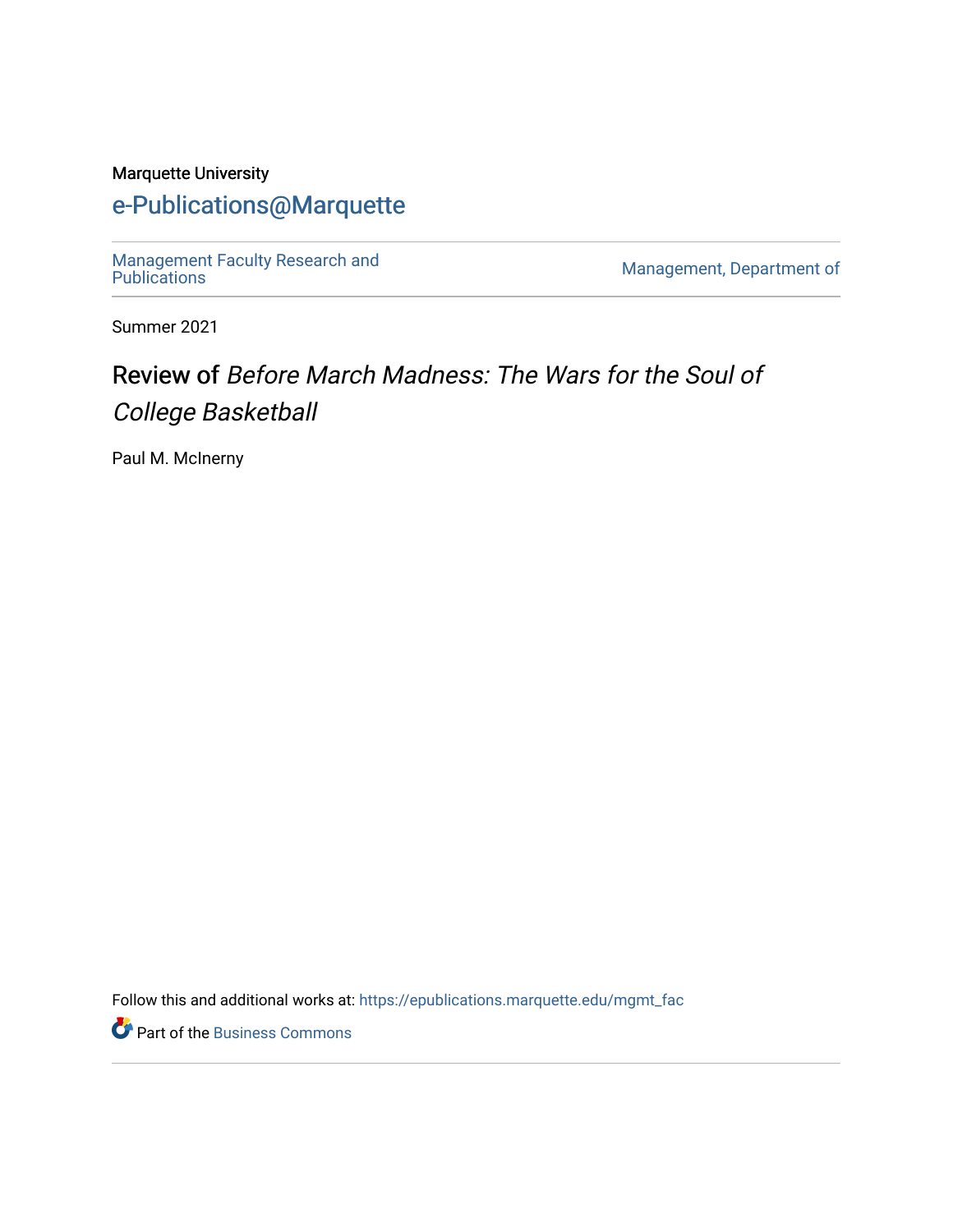*The Review of Higher Education*  Volume 44, No. 4, pp. 587–593 Copyright © 2021 Association for the Study of Higher Education All Rights Reserved (ISSN 0162–5748)

# **Book Reviews**

**Kurt Edward Kemper.** *Before March Madness: The Wars for the Soul of College Basketball.* **Urbana: University of Illinois Press, 2020. 320 pp. Cloth \$125. ISBN: 978-0-252-04326-0; Paper. \$24.95 ISBN: 978-0-252-8518-5; E-book \$14.95 ISBN: 978-0-252-05214-9.** 

REVIEWED BY PAUL M. MCINERNY, PH.D., INSTRUCTOR OF PRACTICE, MARQUETTE UNIVERSITY

There is *not one* game summary, player analysis, or statistical comparison ubiquitously associated with sports in *Before March Madness: The Wars for the Soul of College Basketball* by Kurt Edward Kemper. Instead, this book is about the administrative "civil wars" from the 1920s through the end of the 1950s that defned the future of college basketball and, in effect, college athletics. Kemper details the unsuccessful fght by small colleges to keep basketball from becoming highly commercialized in the hands of the larger universities, as had happened with football.

Since its inception, collegiate football cast a "long shadow" over collegiate athletics in general, according to Kemper. By the early 1900s, football was big business due to sizeable ticket revenue, coaches' salaries, and widespread media coverage. "Because of the game's commercialization and its intense popular importance, football also witnessed preferential admissions for talented players, underthe-table inducements from alumni, and questionable academic practices" (pp. 12-13). *Before March Madness* depicts a quixotic, yet noble, effort to stop college basketball from following a similar path.

The book articulates the struggle through seven chapters. The frst depicts a unifed college effort to keep control of basketball away from Amateur Athletic Union (AAU) governance. This initial unifcation crumbled when college tournaments began, which is articulated in the second chapter. The third chapter shows how the National Association of Intercollegiate Athletics (NAIA), which evolved from a college basketball tournament, represented promise for the small college revolt. Race and its role in the development of both the NAIA and NCAA as well as the small college-large university disagreements are discussed in Chapters 5 and 6. The fnal chapter discusses the NCAA targeting the NAIA to maintain its dominance as the governing collegiate athletic body.

Kemper begins by noting a united collegiate front frst emerged in opposing the AAU in defning the developing rules of basketball as well as organizing the frst tournaments. Colleges argued many AAU basketball teams were semiprofessional, such as the squads organized by corporations whose players were paid employees. In addition, the AAU became the gateway to the U.S. Olympics for most sports, including basketball, when it was added in 1936, which threatened to usurp college membership under its governance. Thus, the AAU saw itself as the overlord of all amateur sports, including college basketball.

To fight back, college officials formed their own rules committee and coaching association and, in a move to build membership, the nascent NCAA passed a "home-rule principle" in 1907 that its regulations would not be binding on an individual college. Thus, universities could enjoy association benefts while maintaining independence, which became signifcant in the coming "civil war." The "home-rule" policy reduced the NCAA into nothing more than a debating society (Gurney, 2017; Smith, 2011). Kemper noted:"This allowed the barons of college athletics to operate largely without oversight, to disdain those who would presume to restrain them, and to view college athletics as their fefdom" (p. 14).

In the second chapter, Kemper explains how the battle to control tournaments ultimately ended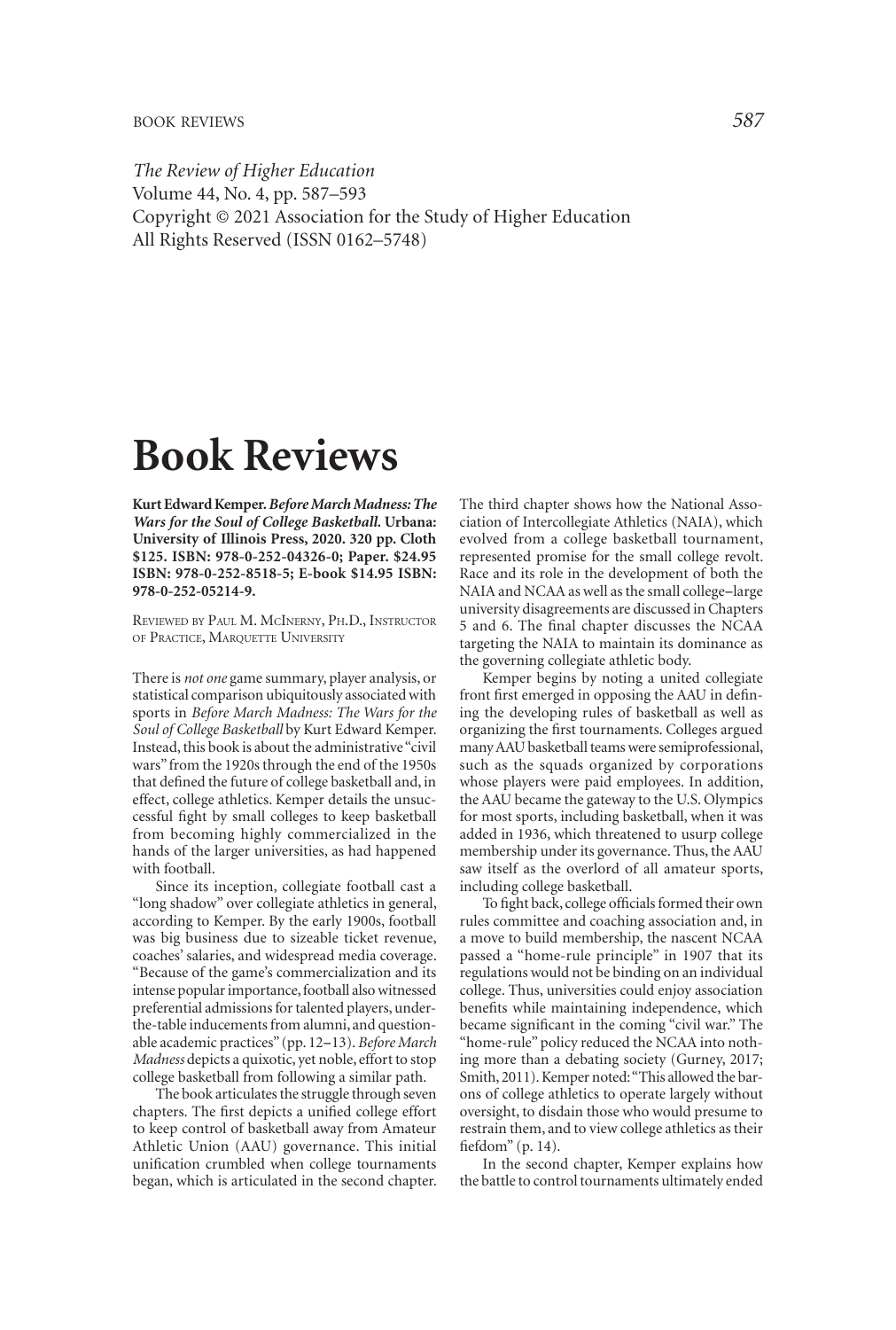the unity among the colleges. He wrote: "...the rise of college basketball and the creation of its major postseason tournaments in the 1930s was a story of paranoid jealousies, intense turf wars, and overactions that were both created by and representative of the civil war with the AAU..." (p. 36). All colleges and universities, regardless of size or resources, were considered equal competitors.

The highly commercialized National Invitational Tournament (NIT) run out of Madison Square Garden in New York City capitalized on sport tourism and media promotion of larger programs and paid teams to participate. The NIT was an independent college tournament, under no official collegiate organization. The National Association of Intercollegiate Basketball (NAIB) Tournament, began in 1937 and directed by Baker University's head coach Emily Liston, was headquartered in Kansas City. The NAIB evolved into the NAIA and catered to small colleges, the majority of which were NCAA members. The NAIB, guided after Liston's death by Al Duer, who left coaching Pepperdine University, developed into a competitor of the NCAA with national tournaments offered in several sports, all catering to the small college goal of keeping athletics under academic control. The NCAA tournament began in 1939.

Kemper articulates how the smaller liberal arts colleges, mostly from the Northeast and Midwest, sought to temper commercialization straddled the Kansas City tournament and emerging NAIA with NCAA membership. Within the NCAA, the small college reformers for two decades advocated abolishing preferential athletic admissions, keeping athletic budgets as an institutional line-item not dependent on gate receipts (thus equating sports with any other student endeavor), limiting fnancial aid to academic and fnancial need, and equating coaches with instructors.

With the "home-rule principle" stopping true regulation within the NCAA, the large universities with commercialized programs, prevented the small-college majority from gaining control. The NCAA's Small College Committee became the voice for the smaller institutions to express their concerns. While it provided a vital platform, it also became an isolated chamber since larger universities blocked small colleges from other committees, thus eliminating full participation in NCAA governance. "The problem, according to (Columbia University's Jesse Feiring Williams), was not so much that college athletics made money; it was that educators had allowed the making of money to be the sole condition on which decisions were made" (p. 96).

Kemper articulates the treatment of the small colleges by the NCAA and the allure of the NAIA through the story of Historically Black Colleges

and Universities (HBCUs). Strict racial segregatio n was maintained in college basketball prior to Worl d War II with only seven Black players participatin g nationally at predominantly white institutions . Following the war, the notable programs in th e South held to white-only policies, as did the Bi g Ten, which allowed non-white participation i n some sports, such as track and feld, but not i n basketball, wrestling, and swimming. This wa s the case despite professional sports slowly de segregating at the time. The plight of the HBCU s was tumultuous. Mostly located in the South, th e HBCUs formed their own conferences and hel d their own successful postseason tournament the Colored Intercollegiate Athletic Associatio n (CIAA) Tournament—with the aspiration to ear n a bid to the NCAA tournament for its winner. Th e NCAA selection committee, however, annuall y denied the HBCUs based on their teams not play ing against big-time programs during the season , claiming they could not determine how good th e HBCU teams were without better competition. Bu t playing bigger-named programs was impossibl e since southern laws banned interracial competitio n alongside northern implicit racism. Larger institu tions simply did not schedule smaller colleges eve n when not for racist reasons, subsequently shuttin g them out from postseason consideration.

The NAIB (foundation of the NAIA) toute d equalitarian policy in considering all teams regard less of size. Even though it did not formally addres s race, the NAIB was in fact segregationist. Manhat tan College, a small Catholic school from New Yor k City, in 1948, called this into question and refuse d to participate although it had no Black players , forcing the NAIB to address its restrictive policies . Other teams, both small and large, followed suit . The unrelentless work by HBCU's Black coaches , such as North Carolina College's John McLendo n and Central State College's Mark Greene, drov e both the NCAA and NAIA into confronting thei r practices. McLendon eventually would become on e of the most notable coaches in college basketball a s well as in professional basketball and earned entr y into several basketball Hall of Fames, including th e NAIA's (Katz, 1990; Katz, 2007).

NCAA claimed it could not force integratio n or white teams to play Black teams; however, Duer , fought for and achieved integration of the NAI B and NAIA after several years of struggle, frst fo r white colleges with Black players and eventuall y for HBCU teams. This was not only in the realm o f basketball, but it also extended to the segregation ist policies of the Kansas City hospitality industr y so Black players not only participated but ha d equal off-court experiences. By the mid-1950s, th e NAIA under Duer's leadership fully embraced th e HBCUs and Black players, a stance long avoide d by the NCAA. As Kemper summarizes the effec t of integration and its results: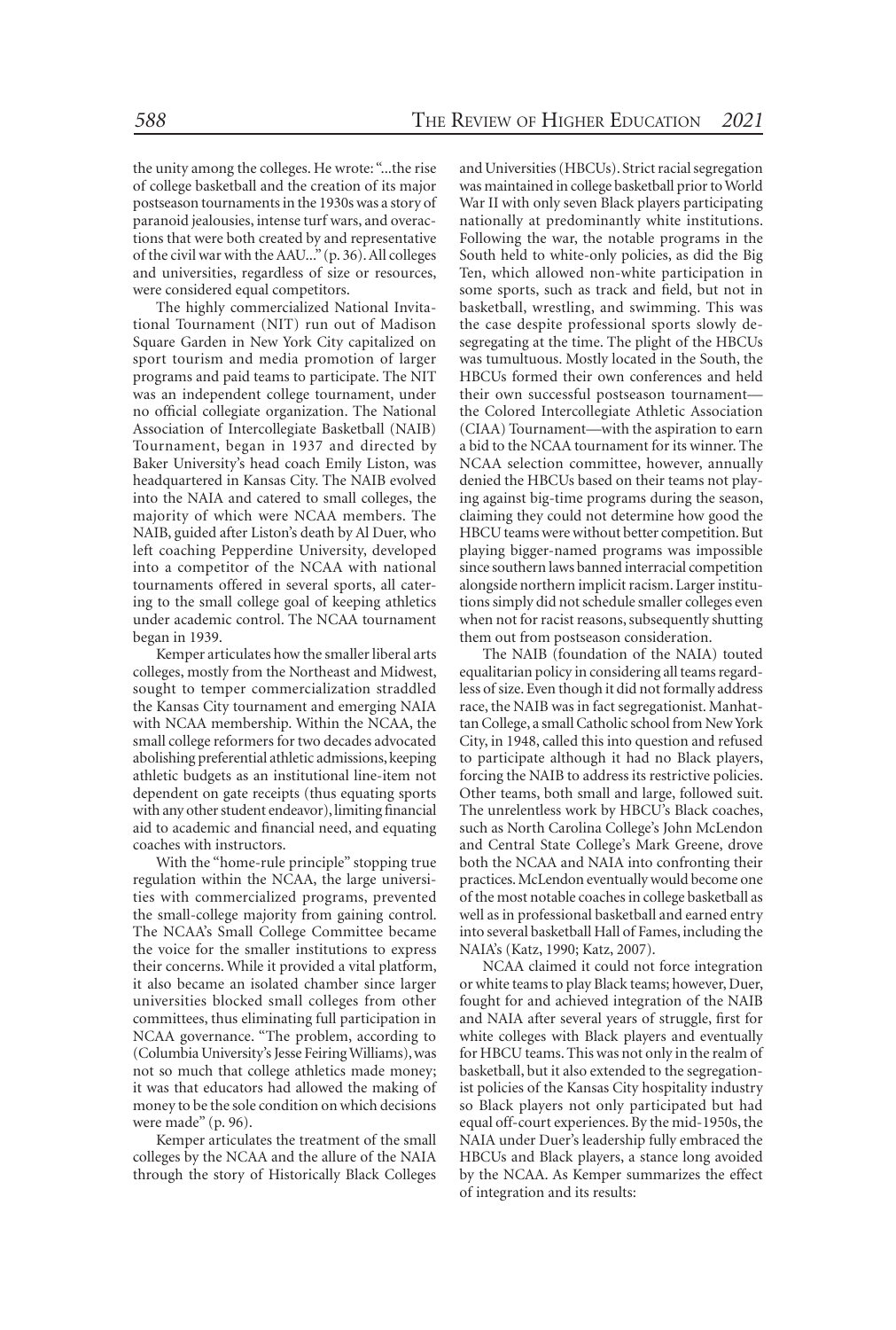But the struggles of historically black colleges and the support they eventually received from the NAIA inadvertently became wrapped up in the larger turmoil within the NCAA over the role of championships, the sectarian infghting involving small colleges, and the possible division into classifcations. Quite simply, the NAIA's position as a safe haven for small colleges seeking a level playing feld and for black colleges seeking access to national sporting culture now made the NAIA an undeniable threat to the NCAA, a threat the NCAA had no intention of ignoring or tolerating (p. 197).

In response, the NCAA, under its frst executive director,Walter Byers, set out to diminish the NAIA as an effective alternative.

In the fnal chapter, the assault on the NAIA consisted of forcing the small colleges to decide between the two national athletic organizations since many belonged to both or competed in the NAIB tournament as NCAA members. When forced, the small colleges sided with the NCAA. Even original NAIA members bolted for the larger organization under the pressure. The allure of the NCAA was grounded in prestige gained by the larger state fagship universities as both academic research leaders and the allure of money they could earn in football and basketball. A reluctant culmination of this effort was creation of a small college postseason NCAA tournament in 1958 to appease those who left the NAIA or remained with the NCAA. Eventually, this evolved into creation of the three divisions in the mid-1970s—an organizational structure among NCAA members that remains today.

In the conclusion of the book, Kemper notes that the commercialization of sport continues unabated today:

Most recently in 2015, the so-called autonomy plan once again demonstrated the NCAA's privileged member demographic by essentially allowing the fve most commercialized conferences to set their own rules within the organization. In each instance the association faced tremendous external and internal pressures and the possibility of revolutionary change yet managed to emerge little different from before with the interests of commercialized athletics as the organization's primary concern (p. 232).

This is an assertion supported by several other scholars (e.g., Clotfelter, 2011; Gurney, 2017; Smith, 2011).

The history of the evolution of college basketball from a fedgling enterprise toward the fnancial behemoth has been documented (see Carlson, 2017; Crowley, 2006). Scholars have also previously depicted the dilemma for smaller colleges to either oppose the onslaught of commercialization in athletics or join the spending acceleration to gain notoriety (see Brubacker, 1976; Smith, 2011; Thelin, 1994).Yet, Kemper's work adds to the scholarship on intercollegiate athletics by articulating how the institutional opposition to racial integration in college basketball became an impetus for the growth of the NAIA and eventual backlash from the NCAA to retain small college membership. While other sports historians have previously explored the NAIA's embrace of the HBCUs (Crowley, 2006) as well as their plight for athletic opportunity (Carlson, 2017; Cooper, 2014; Hawkins, 2015; White, 2019), Kemper's detailed research drawing on college officials' personal correspondence and the NCAA's Small College Committee records provides an added depth of understanding. Furthermore, this book contributes to the understanding of the formation of three divisions in the NCAA, and it begs the question why a complete, updated history of the NAIA has not been written (Hoover, 1958; Land, 1997).

*Before March Madness* is well researched, relying on primary archival and manuscript material including correspondence and organizational records. It is well written and maintains a captivating flow. Minor flaws do not detract from the book's contribution. Kemper's bent toward the NAIA is apparent. At times, assumptions of athletic knowledge are asked of the reader—such as knowing the power of today's March Madness fnances, not fully articulated despite the book's title. Also, a voice not sufficiently heard is that of the small state college, which seemed to hold the sway in which way the small college reform effort tilted. One question left unanswered is: Did those smaller state colleges simply follow their state's flagship institution?

Kemper also curiously did not use Walter Byers' book *Unsportsmanlike Conduct: Exploiting College Athletes*, written after his retirement from the NCAA. Byers, in refection, relatively ignores the NAIA, small colleges and Division III, and the plight of HBCUs while criticizing the escalation of commercialism under his watch, which supports Kemper's thesis (Byers, 1995; Smith, 2011). However, these points do not deter from the work. Anyone interested in understanding how the current college athletic structure and situation developed will gain from this book.

Today, college sports are at the threshold most feared by the early reformers who fought to keep athletics completely under the academic umbrella. Their efforts and arguments, even though futile in the end, are what Kemper skillfully articulates. The U.S. Supreme Court in summer 2021 is expected to rule on an antitrust case against the NCAA claiming it has illegally limited income potential